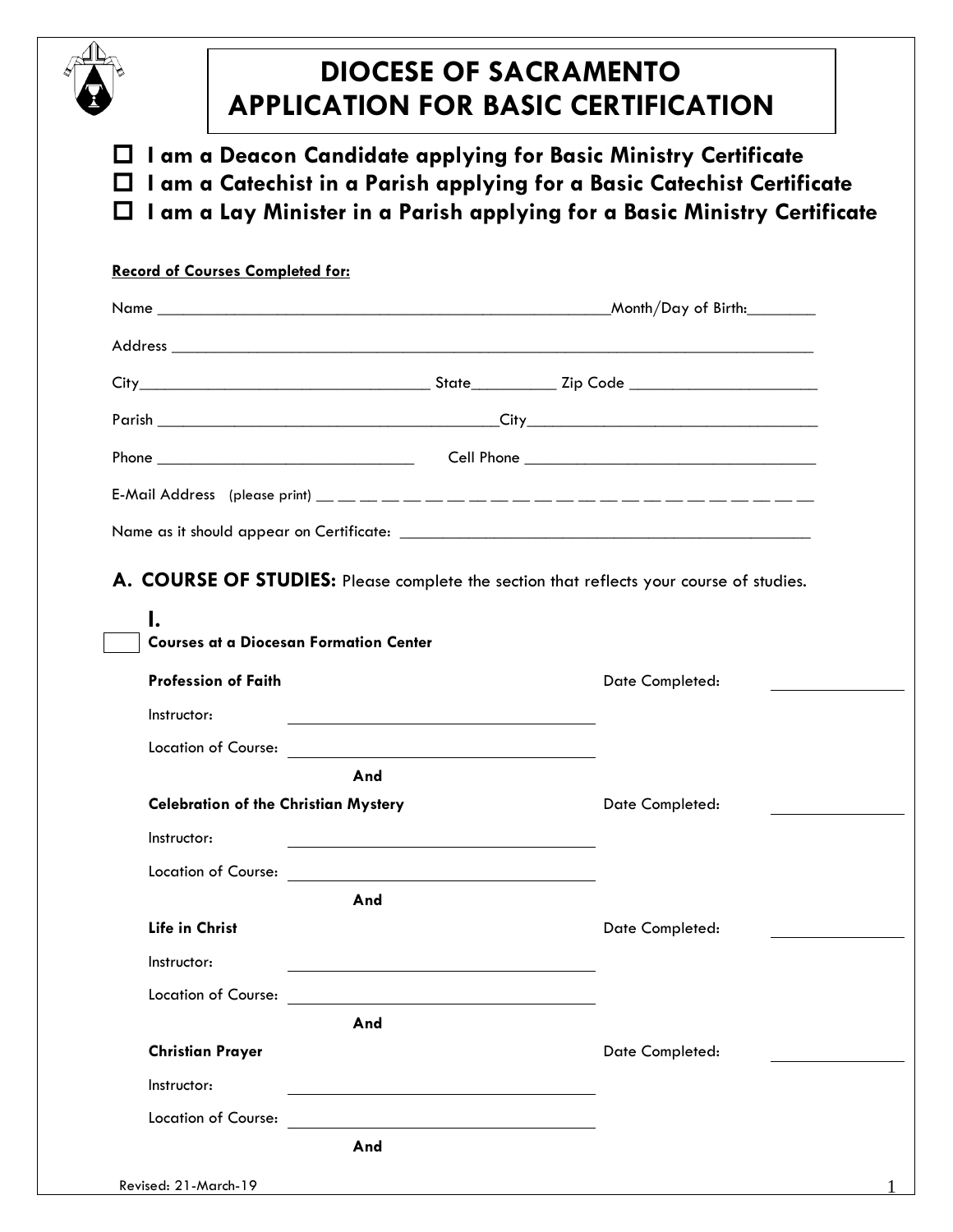|                                                                                                                                                                                                                                                                                                                                                                                  | Date Completed:           |
|----------------------------------------------------------------------------------------------------------------------------------------------------------------------------------------------------------------------------------------------------------------------------------------------------------------------------------------------------------------------------------|---------------------------|
| Instructor:                                                                                                                                                                                                                                                                                                                                                                      |                           |
| Location of Course:<br><u> 1980 - Johann Barbara, martxa alemaniar a</u>                                                                                                                                                                                                                                                                                                         |                           |
| OR                                                                                                                                                                                                                                                                                                                                                                               |                           |
| П.                                                                                                                                                                                                                                                                                                                                                                               |                           |
| STEP - Core Course: Introduction to the Catholic Faith<br>(Attach Certificate of Completion)                                                                                                                                                                                                                                                                                     | Completed $\frac{mm}{yy}$ |
| And<br><b>Nature of Catechesis and Ministerial Formation</b>                                                                                                                                                                                                                                                                                                                     | Date Completed:           |
| Instructor:                                                                                                                                                                                                                                                                                                                                                                      |                           |
| Location of Course:                                                                                                                                                                                                                                                                                                                                                              |                           |
| <b>OR</b>                                                                                                                                                                                                                                                                                                                                                                        |                           |
|                                                                                                                                                                                                                                                                                                                                                                                  |                           |
| Ш.                                                                                                                                                                                                                                                                                                                                                                               |                           |
| <b>Alternate Course of Studies</b><br>Alternate Courses of Studies must be pre-approved by the<br>Office of Family and Faith Formation. Documentation of<br>completion must accompany this application.                                                                                                                                                                          | Completed $\frac{mm}{yy}$ |
| And                                                                                                                                                                                                                                                                                                                                                                              |                           |
| <b>Nature of Catechesis and Ministerial Formation</b>                                                                                                                                                                                                                                                                                                                            | Date Completed:           |
| Instructor:                                                                                                                                                                                                                                                                                                                                                                      |                           |
| Location of Course:<br><u> 1989 - Johann Barbara, martin amerikan basar dan basa dan basa dan basa dalam basa dan basa dan basa dalam ba</u>                                                                                                                                                                                                                                     |                           |
| B. SPIRITUAL DEVELOPMENT: The Spiritual Development Component is completed through<br>participation in an activity from two or more of the following categories:<br>Full-Day or Weekend Retreat<br>Ministry Days or another Region XI Diocesan Conference<br>Full-Day Justice/Service Project<br>$\bullet$<br><b>Ongoing Spiritual Direction</b><br>Ongoing Faith Sharing Group. |                           |
|                                                                                                                                                                                                                                                                                                                                                                                  |                           |
| All retreats/spiritual direction/faith-sharing groups must be Catholic in nature. Activities not on this list may be<br>submitted for approval to the Office of Family and Faith Formation. Please list activity, date/time, topic and<br>presenter/facilitator.                                                                                                                 |                           |
|                                                                                                                                                                                                                                                                                                                                                                                  |                           |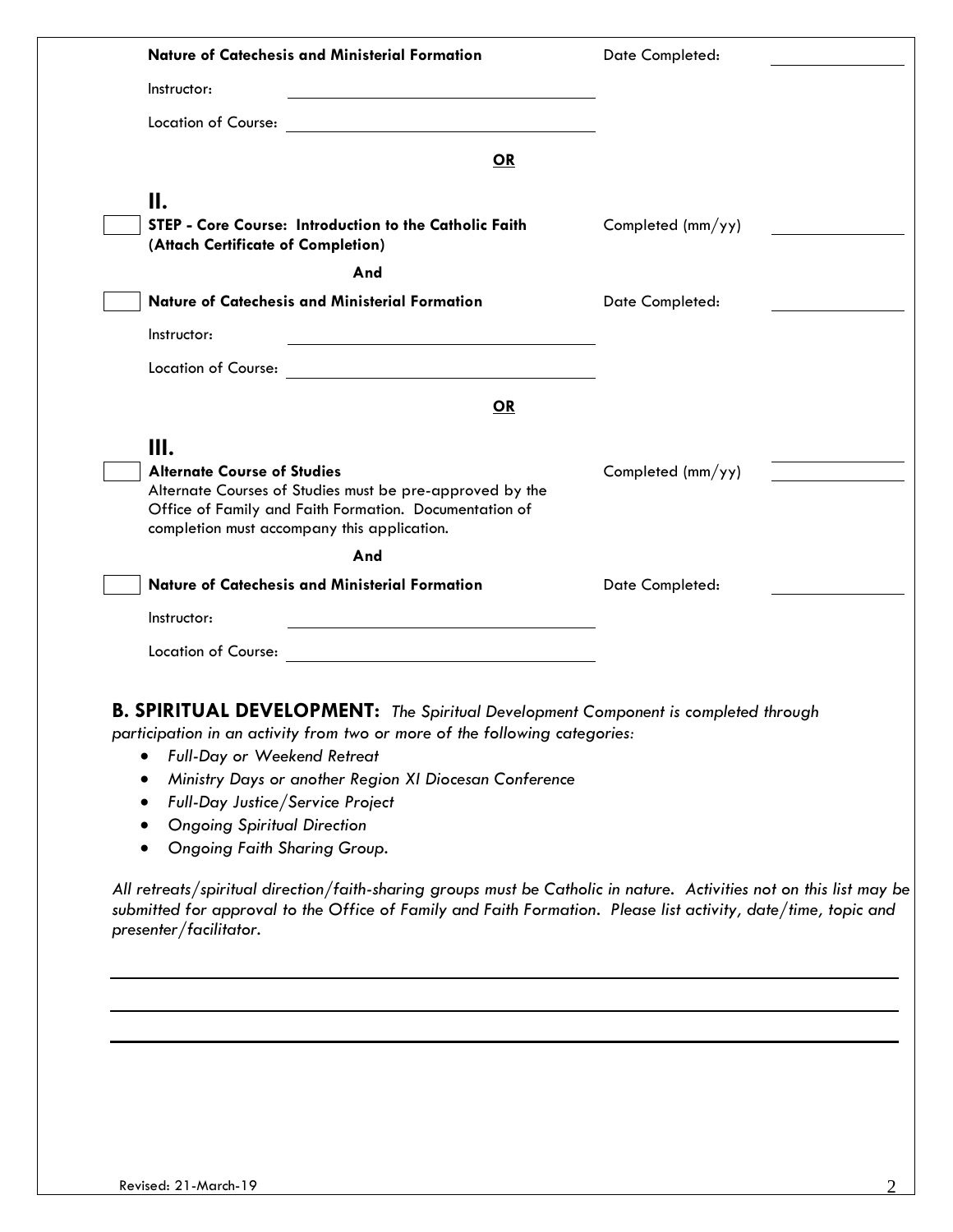## **C. CATECHIST OBSERVATION:**

**(Not required for Lay Ministers)**

Date of Observation:

*DRE/CRE or Pastor: Please indicate your observations of the Catechist in each area, with 5 indicating excellence:*

| Catechist knows content well and is prepared for class                                                        |   | $\overline{2}$ | 3 | 4                        | 5 |
|---------------------------------------------------------------------------------------------------------------|---|----------------|---|--------------------------|---|
| Catechist creates a positive Christ-centered atmosphere                                                       |   | $\overline{2}$ | 3 | 4                        | 5 |
| Catechist gathers students & enables them to pray                                                             |   | $\overline{2}$ | 3 | 4                        | 5 |
| The Catechist is aware of the needs of each student and<br>makes a good effort to involve all of the students | 1 | $\overline{2}$ | 3 | $\overline{4}$           | 5 |
| The main topic of the lesson is clearly communicated                                                          |   | $\overline{2}$ | 3 | $\overline{4}$           | 5 |
| Catechist makes connections between life and faith                                                            |   | $\overline{2}$ | 3 | 4                        | 5 |
| Students have the opportunity to ask questions & explore                                                      |   | $\overline{2}$ | 3 | $\overline{4}$           | 5 |
| Catechist affirms the attention & participation of students                                                   |   | 2              | 3 | 4                        | 5 |
| Doctrinal content of the lesson is explained well & in depth 1                                                |   | $\overline{2}$ | 3 | 4                        | 5 |
| Students are attentive & interested in learning the faith                                                     |   | $\overline{2}$ | 3 | $\overline{\mathcal{A}}$ | 5 |
| Connections are made with Liturgy & the Liturgical Year                                                       | 1 | $\overline{2}$ | 3 | $\overline{\mathcal{A}}$ | 5 |
| Lesson makes good use of Scripture and Bible passages                                                         |   | $\overline{2}$ | 3 | $\overline{4}$           | 5 |
| The Catechist is in communication with parents of students                                                    |   | $\overline{2}$ | 3 | 4                        | 5 |

Additional comments & suggestions for further development of skills in the catechetical ministry:

 $\_$  , and the set of the set of the set of the set of the set of the set of the set of the set of the set of the set of the set of the set of the set of the set of the set of the set of the set of the set of the set of th

 $\_$  , and the set of the set of the set of the set of the set of the set of the set of the set of the set of the set of the set of the set of the set of the set of the set of the set of the set of the set of the set of th

Signature of Observer:

Printed Name of Observer: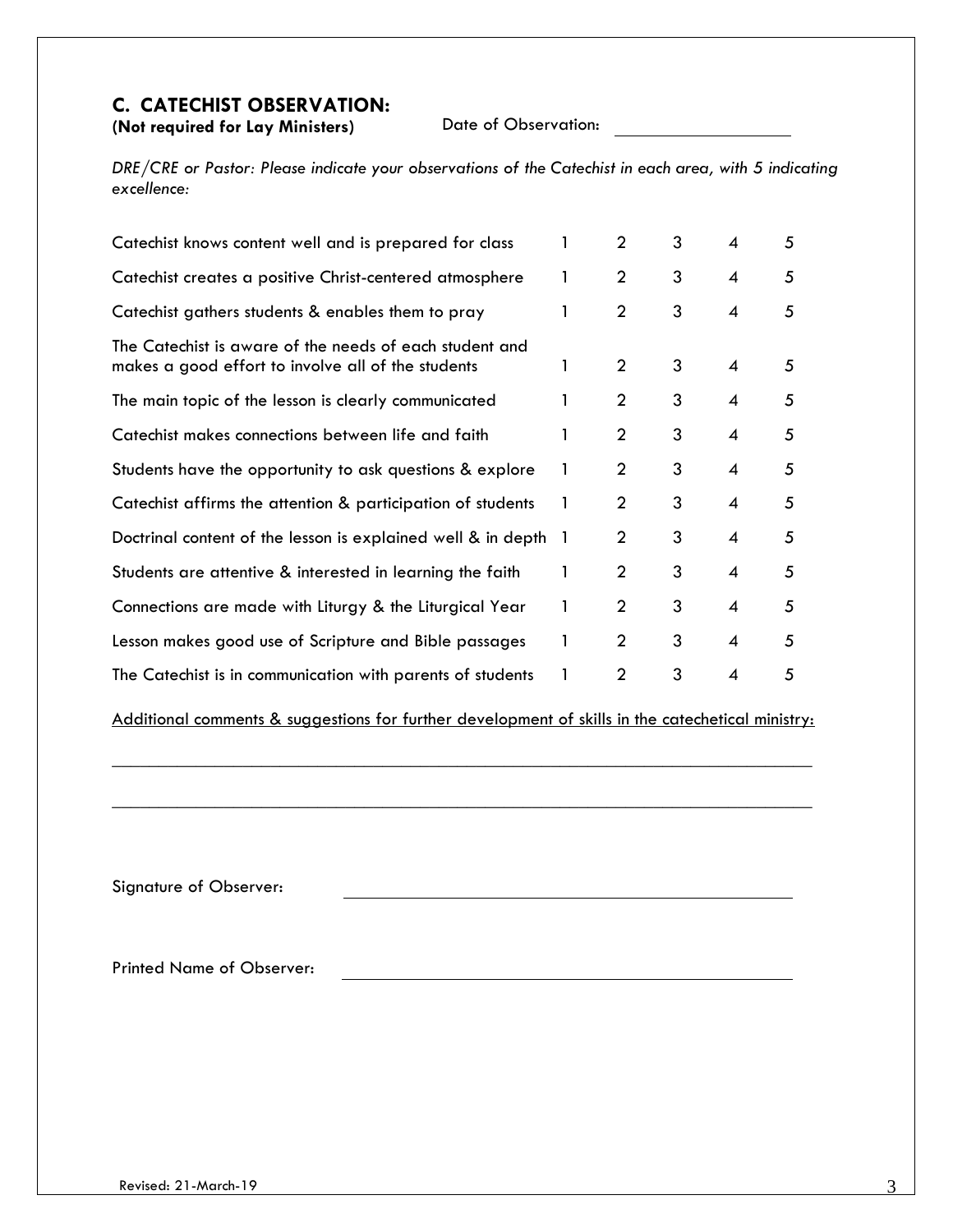| <b>ACKNOWLEDGEMENT</b>                        |                                                                                                                                                                 |
|-----------------------------------------------|-----------------------------------------------------------------------------------------------------------------------------------------------------------------|
| <b>APPLICANT:</b> Please read, date and sign. |                                                                                                                                                                 |
|                                               | I have completed the coursework above and have met all requirements. I hereby request Basic<br><b>Certification from the Diocese of Sacramento.</b>             |
|                                               |                                                                                                                                                                 |
|                                               | DRE/CRE: Please initial each statement and sign at the end. (Not required for lay ministers in the Parish)                                                      |
|                                               | I hereby attest that the applicant is a catechist in our parish ______, has at least one year of<br>ministry experience and has been observed teaching _______. |
|                                               |                                                                                                                                                                 |
|                                               |                                                                                                                                                                 |
|                                               |                                                                                                                                                                 |
|                                               |                                                                                                                                                                 |
|                                               | SAFE ENVIRONMENT COORDINATOR: Please check the boxes if complete and sign.                                                                                      |
|                                               | $\Box$ BACKGROUND CHECK                                                                                                                                         |
|                                               |                                                                                                                                                                 |
|                                               | $\square$ SAFE ENVIRONMENT TRAINING                                                                                                                             |
|                                               | Expiration Date: _____________                                                                                                                                  |
|                                               | I hereby attest that the applicant has the necessary diocesan requirements for Safe Environment.                                                                |
|                                               |                                                                                                                                                                 |
|                                               | SAFE ENVIRONMENT COORDINATOR                                                                                                                                    |
|                                               |                                                                                                                                                                 |
|                                               |                                                                                                                                                                 |
|                                               |                                                                                                                                                                 |
| PASTOR: Please sign.                          |                                                                                                                                                                 |
| him/her for Basic Certification.              | I hereby attest that the above candidate is in good standings with the parish and I recommend                                                                   |
|                                               |                                                                                                                                                                 |
|                                               |                                                                                                                                                                 |
|                                               | <b>PASTOR</b>                                                                                                                                                   |
|                                               |                                                                                                                                                                 |